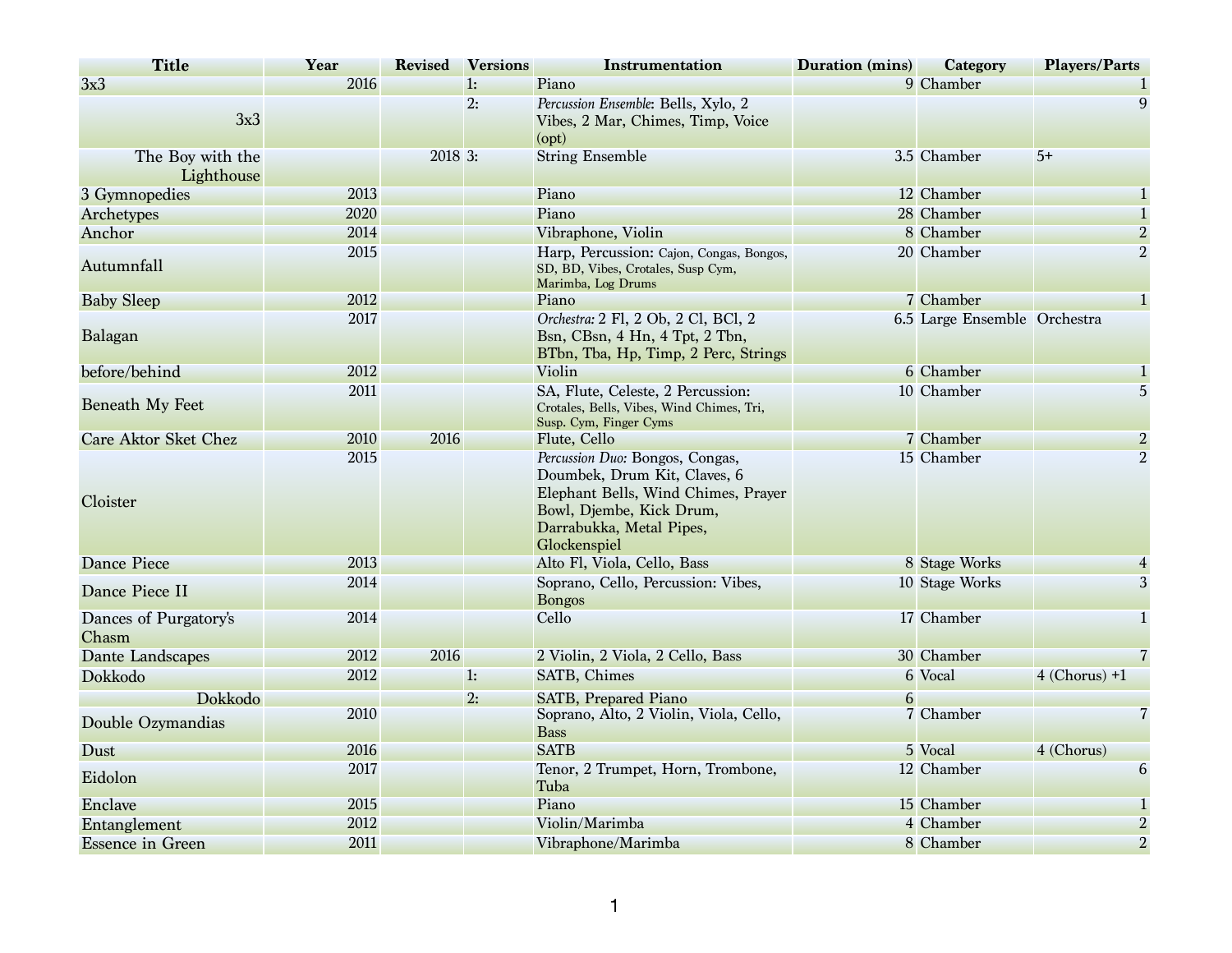| <b>Forever Building Edens</b>  | 2012 | 2016           |    | Orchestra: 2 Fl, 2 Ob, 2 Cl, 2 Bsn, 4<br>Hn, 2 Tpt, 2 Tbn, BTbn, Tba, Hp,<br>Timp, 2 Perc, Strings                                     | 9 Large Ensemble Orchestra      |                |
|--------------------------------|------|----------------|----|----------------------------------------------------------------------------------------------------------------------------------------|---------------------------------|----------------|
| Fortuna, In Medias Res         | 2013 | 2020           |    | Clarinet/Marimba                                                                                                                       | 10 Chamber                      | $\overline{2}$ |
| Four Poems for                 | 2010 |                |    | Trombone                                                                                                                               | 6.5 Chamber                     |                |
| Trombone                       |      |                |    |                                                                                                                                        |                                 |                |
| Furcations                     | 2016 | 2020           |    | 2 Viola, Chamber Orchestra: Fl, Ob, Cl,<br>Bsn, Tpt, Hn, Tbn, Tba, Percussion:<br>SD, Susp Cym, BD, TBs, TT, Chimes,<br>Marimba, Vibes | 40 Large Ensemble               | 11             |
| <b>Great Demotions</b>         | 2014 |                |    | Organ                                                                                                                                  | 15 Chamber                      |                |
| <b>Hopeless Gravity</b>        | 2012 | 2016 1:        |    | Clarinet, Violin, Cello, Bass                                                                                                          | 7 Chamber                       |                |
| <b>Hopeless Gravity</b>        |      |                | 2: | 2 Violin, Viola, Cello                                                                                                                 |                                 |                |
| <b>Icarus Still Flew</b>       | 2015 |                |    | Violin, Violin (5 string)                                                                                                              | 8 Chamber                       | $\overline{2}$ |
| <b>Infinity Sonata</b>         | 2013 |                |    | Cello                                                                                                                                  | 30 Chamber                      |                |
| Iridescent                     | 2014 |                |    | Bassoon, Piano                                                                                                                         | 10 Chamber                      | $\overline{2}$ |
| Jubilatio                      | 2018 |                |    | <b>SSAATTBB</b>                                                                                                                        | 3.5 Vocal                       | $8+$           |
| Kaleidoscope                   | 2013 |                | 1: | Flute, Clarinet, Piano, Violin,<br>Percussion: Vibraphone, Bongos                                                                      | 6 Chamber                       | 5              |
| Kaleidoscope                   | 2016 |                | 2: | Alto Saxophone, Clarinet, Piano,<br>Violin, Percussion: Vibraphone, Bongos                                                             |                                 |                |
| Kaleidoscope                   | 2017 |                | 3: | Flute, Clarinet, Piano, Cello,<br>Percussion: Vibraphone, Bongos                                                                       |                                 |                |
| Laniakea                       | 2015 |                |    | 2 Violin, Viola, Cello                                                                                                                 | 40 Chamber                      |                |
| <b>Laughter Ballet</b>         | 2014 |                |    | Cello                                                                                                                                  | 6.5 Chamber                     |                |
| Look at the Harlequins!        | 2015 |                |    | 2 Alto Saxophone                                                                                                                       | 16 Chamber                      | $\overline{2}$ |
| <b>Lost Atoms</b>              | 2017 |                |    | <b>SATB</b>                                                                                                                            | 5.5 Choral                      |                |
| Metamorphosis                  | 2011 | 2018           |    | 2 Violin, Viola, Cello                                                                                                                 | 12.5 Chamber                    | $\overline{4}$ |
| <b>Mortal Coil Dance</b>       |      | 2007 2011/2018 |    | Marimba, Percussion: Cajon, Wind<br>Chimes, Susp Cym, Crotales                                                                         | 9 Chamber                       | $\overline{2}$ |
| <b>On Plumstead Common</b>     | 2012 |                |    | Baritone, Clarinet, Piano                                                                                                              | 12.5 Chamber                    | 3              |
| On the Deaths of<br>Cathedrals | 2013 |                | 1: | Soprano, 2 Cello, Piano                                                                                                                | 12 Chamber                      | 4              |
| On the Deaths of<br>Cathedrals |      | 2017 2:        |    | Soprano, Clarinet, Cello, Piano                                                                                                        |                                 |                |
| Orbits                         | 2016 |                | 1: | Violin, Cello                                                                                                                          | 14 Chamber                      | $\overline{2}$ |
| Orbits                         |      | 2018 2:        |    | Clarinet in Bb or Eb                                                                                                                   |                                 |                |
| Pale Blue Dot                  | 2015 |                |    | Chamber Orchestra: Fl (Alto), Cl (BCl),<br>Bsn, Tpt, Hn, Tbn, Hp, Tenor, Timp,<br>2 Perc, String Quint.                                | 90 Stage Works                  | 15             |
| Prometheus                     | 2014 |                |    | <b>SSAA</b>                                                                                                                            | 15 Vocal                        | 4 (Chorus)     |
| Ragnarok                       | 2015 |                | 1: | Wind Ensemble: Picc, 3 Fl, 2 Cl, BCl, 2<br>Alto Sax, Ten Sax, Bari Sax, 3 Tpt, 2<br>Hn, 2 Tbn, 2 Bar, 1/2 Tba, Timp, 2<br>Perc         | 10 Large Ensemble Wind Ensemble |                |